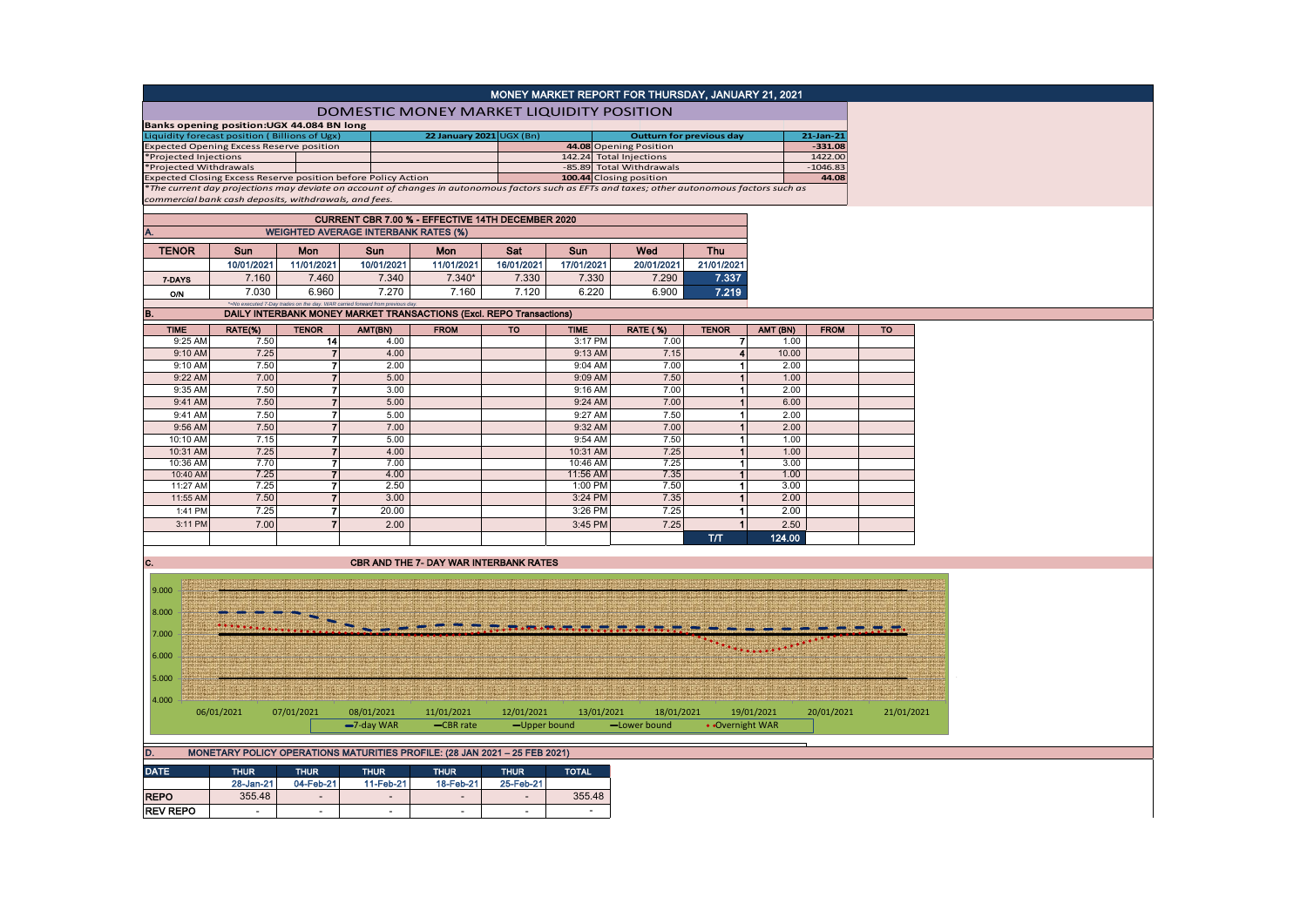| <b>DEPO AUCT</b>                                                                | 45.46  | 7.00 | -  | 139.38 |  | 191.84 |  |  |  |  |  |
|---------------------------------------------------------------------------------|--------|------|----|--------|--|--------|--|--|--|--|--|
| <b>TOTALS</b>                                                                   | 400.94 | 7.00 | ж. | 139.38 |  | 547.32 |  |  |  |  |  |
| Total O/S Deposit Auction balances held by BOU up to 18 MARCH 2021: UGX 294 BN  |        |      |    |        |  |        |  |  |  |  |  |
| Total O/S Repo, Reverse Repo & Deposit Auction balances held by BOU: UGX 649 BN |        |      |    |        |  |        |  |  |  |  |  |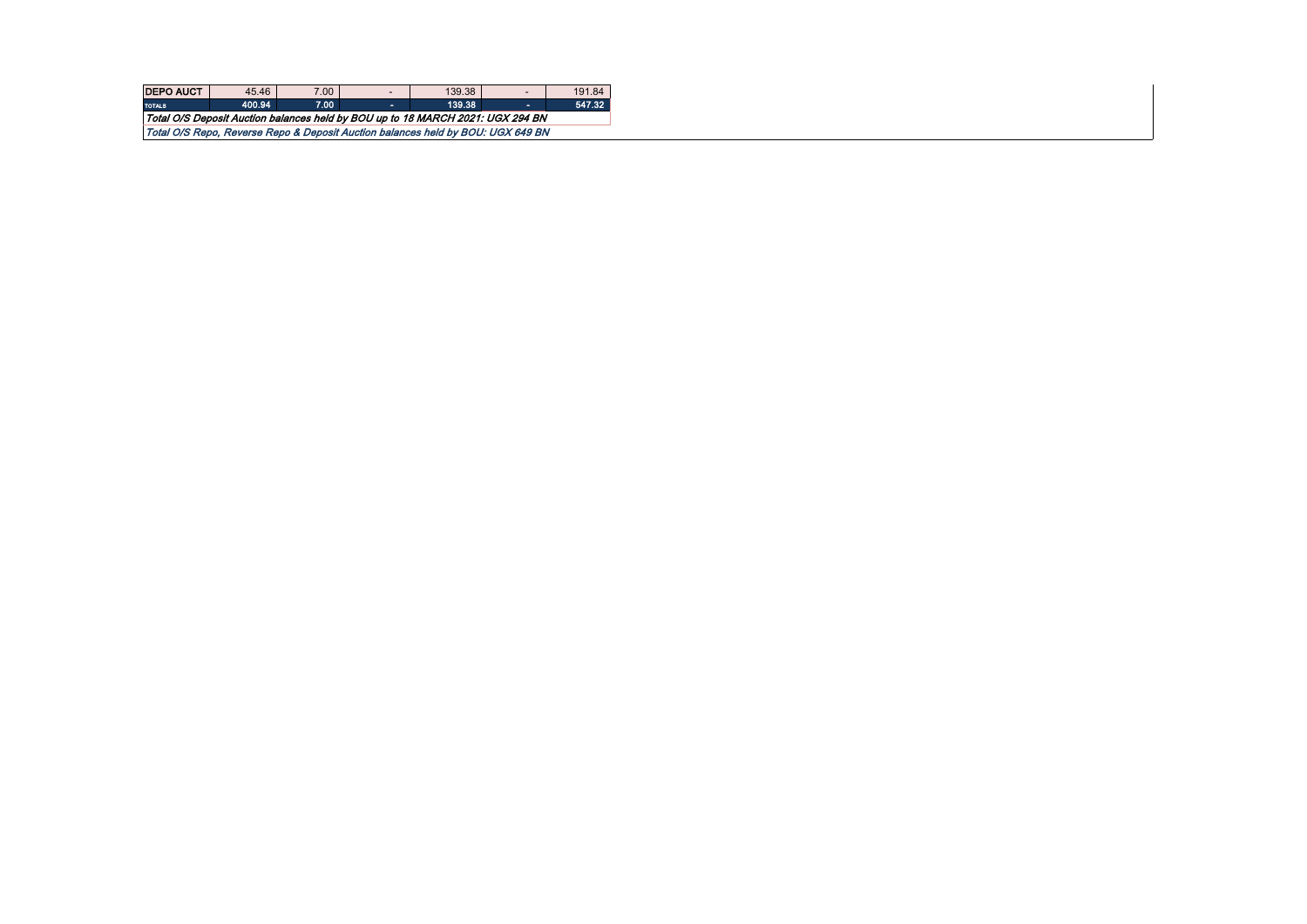|                      | (Ei) STOCK OF TREASURY SECURITIES           |                             |                                                                                       |                             | Eii)                       | <b>MONETARY POLICY MARKET OPERATIONS</b>                                                     |                             |                |                             |                                |                             |       |                             |       |                             |       |
|----------------------|---------------------------------------------|-----------------------------|---------------------------------------------------------------------------------------|-----------------------------|----------------------------|----------------------------------------------------------------------------------------------|-----------------------------|----------------|-----------------------------|--------------------------------|-----------------------------|-------|-----------------------------|-------|-----------------------------|-------|
|                      | LAST TBIILS ISSUE DATE: 15-JAN-2021         |                             |                                                                                       |                             |                            | (VERTICAL REPOS, REV-REPOS & DEPOSIT AUCTIONS)                                               |                             |                |                             |                                |                             |       |                             |       |                             |       |
|                      | On-the-run O/S T-BILL STOCKs (Billions-UGX) |                             | 5,984,483                                                                             | 22/01/2021                  | OMO                        | <b>ISSUE DATE</b>                                                                            | <b>AMOUNT</b>               | <b>WAR</b>     | <b>RANGE</b>                | <b>TENOR</b>                   |                             |       |                             |       |                             |       |
|                      | On-the-run O/S T-BONDSTOCKs(Billions-UGX)   |                             | 17,446.895                                                                            | 22/01/2021 DAUT             |                            | $23-Nov$ .                                                                                   | 385.50                      | 7.000          |                             | 3                              |                             |       |                             |       |                             |       |
|                      | TOTAL TBILL & TBOND STOCK- UGX              |                             | 23,431.378                                                                            |                             | <b>REPO</b>                | 25-Nov                                                                                       | 309.00                      | 7.000          |                             | $\mathbf{1}$                   |                             |       |                             |       |                             |       |
| O/S=Outstanding      |                                             |                             |                                                                                       |                             | <b>REPO</b>                | 26-Nov                                                                                       | 1,396.00                    | 7.000<br>7.557 |                             | $\overline{7}$                 |                             |       |                             |       |                             |       |
| <b>MATURITY</b>      | TOTAL STOCK YTM (%)<br>(BN UGX)             | AT CUT OFF*                 | <b>CHANGE IN</b><br>YTM (+/-)                                                         |                             | <b>DAUT</b><br><b>DAUT</b> | 26-Nov<br>26-Nov                                                                             | 80.17<br>80.17              | 7.557          |                             | 56<br>56                       |                             |       |                             |       |                             |       |
| 91                   | 76.37                                       | 8.713                       | 0.214                                                                                 |                             | <b>REVREPO</b>             | 01-Dec                                                                                       | 282.00                      | 7.000          |                             | $\overline{1}$                 |                             |       |                             |       |                             |       |
| 182                  | 469.55                                      | 10.996                      | 0.096                                                                                 |                             | <b>REVREPO</b>             | 02-Dec                                                                                       | 165.00                      | 7.000          |                             | $\mathbf{1}$                   |                             |       |                             |       |                             |       |
| 364                  | 5.438.56                                    | 14.350                      | 0.350                                                                                 |                             | <b>REPO</b>                | 03-Dec                                                                                       | 810.00                      | 7.000          |                             | $\overline{7}$                 |                             |       |                             |       |                             |       |
| 2YR                  |                                             | 15.250                      | 0.700                                                                                 |                             | <b>DAUT</b>                | $03$ -Dec $\cdot$                                                                            | 49.97                       | 7.254          |                             | 28                             |                             |       |                             |       |                             |       |
| 3YR                  |                                             | 15.750                      | 0.250                                                                                 |                             | <b>DAUT</b>                | 03-Dec                                                                                       | 44.94                       | 7.503          |                             | 56                             |                             |       |                             |       |                             |       |
| 5YR                  | 2,131.05                                    | 16.500                      | 1.600                                                                                 |                             | <b>REPO</b>                | 10-Dec                                                                                       | 439.00                      | 7.000          |                             | $\overline{7}$                 |                             |       |                             |       |                             |       |
| 10YR                 | 8,182.54                                    | 16.150                      | 0.150                                                                                 |                             | DAUT                       | 10-Dec                                                                                       | 45.94                       | 7.340          |                             | 28                             |                             |       |                             |       |                             |       |
| 15YR                 | 6,343.95                                    | 16.500                      | 1.200                                                                                 |                             | <b>DAUT</b>                | $10$ -Dec                                                                                    | 6.92                        | 7.503          |                             | 56                             |                             |       |                             |       |                             |       |
| 20YR                 | 789.35                                      | 17.500                      |                                                                                       |                             | <b>REVREPO</b>             | 15-Dec                                                                                       | 558.00                      | 7.000          |                             | $\mathbf 2$                    |                             |       |                             |       |                             |       |
|                      |                                             |                             | Cut OFF is the lowest price/ highest yield that satisfies the auction awarded amount. |                             | <b>REPO</b>                | 21-Dec                                                                                       | 348.50                      | 7.000          |                             | $\mathbf{3}$                   |                             |       |                             |       |                             |       |
|                      |                                             |                             |                                                                                       |                             | <b>REPO</b>                | $24$ -Dec $\overline{\phantom{a}}$                                                           | 350.00                      | 7.000          |                             | $\overline{7}$                 |                             |       |                             |       |                             |       |
|                      |                                             |                             |                                                                                       |                             | <b>DAUT</b>                | 24-Dec                                                                                       | 68.31                       | 7.590          |                             | 56                             |                             |       |                             |       |                             |       |
|                      |                                             |                             |                                                                                       |                             | <b>REVREPO</b>             | 28-Dec                                                                                       | 963.00                      | 7.000          |                             | $\mathbf{3}$                   |                             |       |                             |       |                             |       |
|                      |                                             |                             |                                                                                       |                             | <b>REVREPO</b>             | 31-Dec                                                                                       | 384.00                      | 7.000          |                             | $\overline{4}$                 |                             |       |                             |       |                             |       |
|                      |                                             |                             |                                                                                       |                             | <b>REPO</b>                | 12-Jan                                                                                       | 497.00                      | 7.000          |                             | $\mathbf{3}$                   |                             |       |                             |       |                             |       |
|                      |                                             |                             |                                                                                       |                             | <b>REPO</b><br><b>REPO</b> | 20-Jan<br>21-Jan                                                                             | 621.00                      | 7.000<br>7.000 |                             | $\mathbf{1}$<br>$\overline{7}$ |                             |       |                             |       |                             |       |
|                      |                                             |                             |                                                                                       |                             | <b>DAUT</b>                | 21-Jan                                                                                       | 355.00<br>69.89             | 7.312          |                             | 28                             |                             |       |                             |       |                             |       |
|                      |                                             |                             |                                                                                       |                             | <b>DAUT</b>                | $21 - Jan$                                                                                   | 100.92                      | 7.623          |                             | 56                             |                             |       |                             |       |                             |       |
|                      |                                             |                             |                                                                                       |                             |                            | WAR-Weighted Average Rate                                                                    |                             |                |                             |                                |                             |       |                             |       |                             |       |
| н.                   |                                             |                             |                                                                                       |                             |                            | DAILY SECONDARY MARKET QUOTES (On-the-run GOVERNMENT TREASURY SECURITIES -End of Day Quotes) |                             |                |                             |                                |                             |       |                             |       |                             |       |
|                      |                                             |                             |                                                                                       | <b>T-BILLS</b>              |                            |                                                                                              |                             |                |                             |                                | <b>TBONDS</b>               |       |                             |       |                             |       |
| <b>TENOR</b>         |                                             | 91 DR                       |                                                                                       | 182 DR                      |                            | 364 DR                                                                                       | 2YR YTM                     |                | 3YR YTM                     |                                | 5YR YTM                     |       | 10YR YTM                    |       | 15YR YTM                    |       |
| <b>COUPON</b>        |                                             | 0.000%                      |                                                                                       | 0.000%                      |                            | 0.000%                                                                                       | 11.000%                     |                | 14.000%                     |                                | 16.625%                     |       | 17.000%                     |       | 14.25%                      |       |
| <b>MATURITY DATE</b> |                                             | 16-Apr-21<br><b>BID/ASK</b> |                                                                                       | 16-Jul-21<br><b>BID/ASK</b> |                            | 14-Jan-22<br><b>BID/ASK</b>                                                                  | 13-Apr-23<br><b>BID/ASK</b> |                | 18-Jan-24<br><b>BID/ASK</b> |                                | 27-Aug-26<br><b>BID/ASK</b> |       | 03-Apr-31<br><b>BID/ASK</b> |       | 22-Jun-34<br><b>BID/ASK</b> |       |
| <b>DFCU</b>          | 8.20                                        | 8.10                        | 9.60                                                                                  | 9.50                        | 11.60                      | 11.50                                                                                        | 15.00                       | 14.90          | 15.05                       | 14.95                          | 16.00                       | 15.90 | 16.50                       | 16.40 | 16.50                       | 16.40 |
| <b>ABSA</b>          | 8.50                                        | 8.40                        | 11.00                                                                                 | 10.90                       | 14.00                      | 13.90                                                                                        | 15.55                       | 15.45          | 15.90                       | 15.80                          | 15.90                       | 15.80 | 15.80                       | 15.70 | 15.80                       | 15.70 |
| CRDU                 | 9.00                                        | 8.90                        | 11.00                                                                                 | 10.90                       | 14.00                      | 13.90                                                                                        | 15.20                       | 15.10          | 15.50                       | 15.40                          | 15.80                       | 15.70 | 15.75                       | 15.65 | 15.90                       | 15.80 |
|                      | 8.50                                        | 8.40                        | 9.50                                                                                  | 9.40                        | 13.95                      | 13.85                                                                                        | 15.30                       | 15.20          | 15.50                       | 15.40                          | 15.85                       | 15.75 | 15.75                       | 15.65 | 15.80                       | 15.75 |
| <b>HFBU</b>          |                                             |                             |                                                                                       |                             |                            |                                                                                              |                             |                |                             |                                |                             |       |                             |       |                             |       |
| <b>SCBU</b>          | 8.50                                        | 8.40                        | 11.00                                                                                 | 10.90                       | 14.00                      | 13.90                                                                                        | 15.60                       | 15.50          | 15.75                       | 15.65                          | 15.90                       | 15.80 | 16.00                       | 15.90 | 16.10                       | 16.00 |
| <b>STBB</b>          | 9.00                                        | 8.90                        | 11.00                                                                                 | 10.90                       | 14.00                      | 13.90                                                                                        | 15.35                       | 15.25          | 15.50                       | 15.40                          | 15.90                       | 15.80 | 15.80                       | 15.70 | 16.00                       | 15.90 |
| <b>RODA</b>          | 8.80                                        | 8.70                        | 11.55                                                                                 | 11.45                       | 14.45                      | 14.35                                                                                        | 15.55                       | 15.45          | 15.85                       | 15.75                          | 16.50                       | 16.44 | 16.35                       | 16.25 | 16.45                       | 16.35 |
| Av. Bid              |                                             | 8.64                        |                                                                                       | 10.66                       |                            | 13.71                                                                                        | 15.36                       |                | 15.58                       |                                | 15.98                       |       | 15.99                       |       | 16.08                       |       |
| Av. Ask              |                                             | 8.54                        |                                                                                       | 10.56                       |                            | 13.61                                                                                        | 15.26                       |                | 15.48                       |                                | 15.88                       |       | 15.89                       |       | 15.99                       |       |
| <b>Sec Mkt Yield</b> |                                             | 8.593                       |                                                                                       | 10.614                      |                            | 13.664                                                                                       | 15.314                      |                | 15.529                      |                                | 15.931                      |       | 15.943                      |       | 16.032                      |       |
| BestBid              |                                             | 9.00                        |                                                                                       | 11.55                       |                            | 14.45                                                                                        | 15.60                       |                | 15.90                       |                                | 16.50                       |       | 16.50                       |       | 16.50                       |       |
| <b>BestAsk</b>       |                                             | 8.10                        |                                                                                       | 9.40                        |                            | 11.50                                                                                        | 14.90                       |                | 14.95                       |                                | 15.70                       |       | 15.65                       |       | 15.70                       |       |
|                      |                                             |                             |                                                                                       |                             |                            |                                                                                              |                             |                |                             |                                |                             |       |                             |       |                             |       |

## **Daily Secondary Market for Government Securities Report for 21st January 2021**

- Activity in the secondary market increased on the day with volumes rising to **UGX 247.7BN** from the previous business day's volume of **UGX 106.2BN**.
- > An offshore investor was present with one transaction trading UGX 5.0BN.<br>
→ January secondary market cumulative volume stands at UGX 1.655BN (Dec
- January secondary market cumulative volume stands at **UGX 1,655BN** (December 2020 total volume was **UGX 1,417.6BN).**

## **Figure 1: Daily Secondary Maket Trades: 21-Dec to 21-JAN-2021**

500.0  $-$ 

445.5

 $-160$